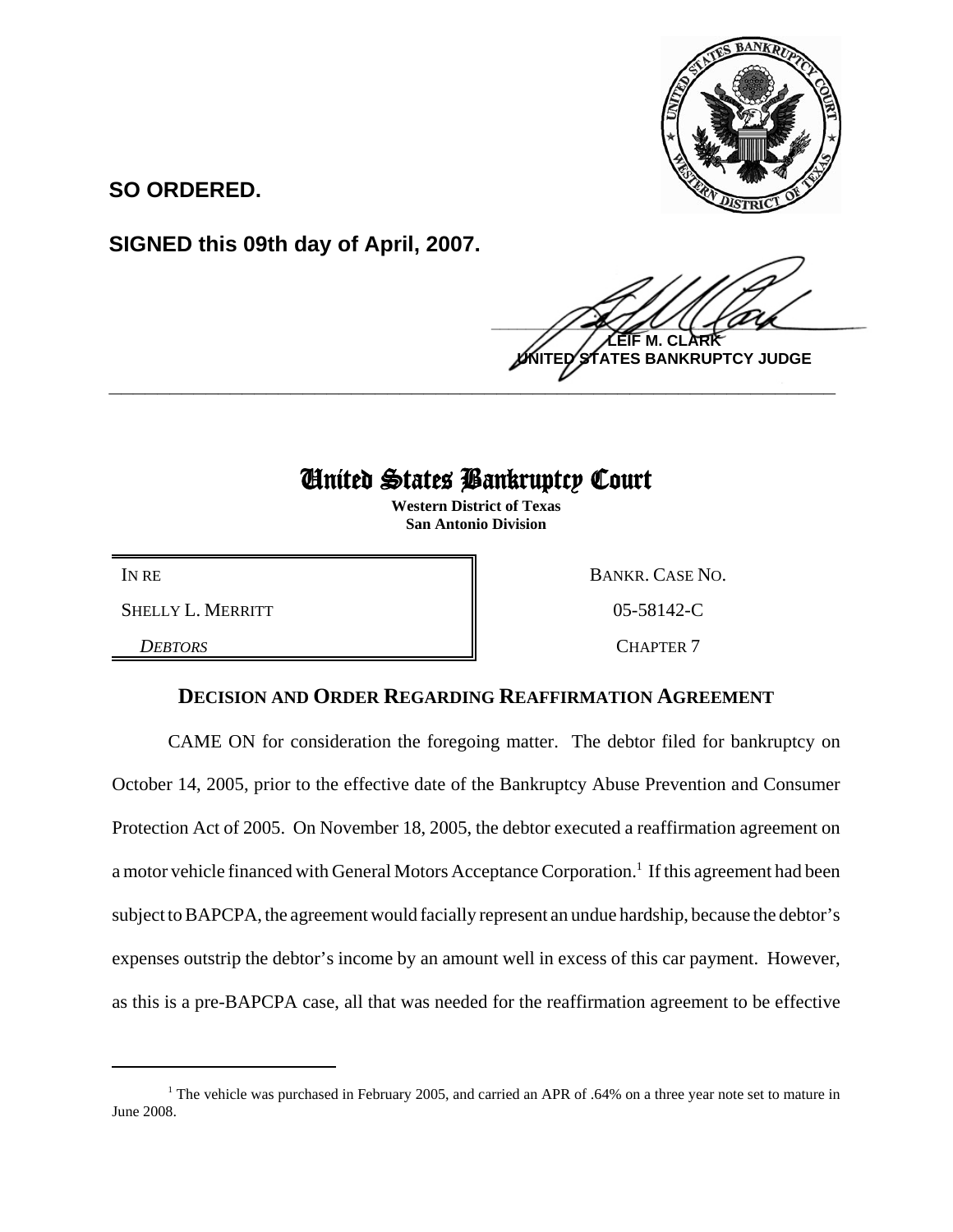was the counter-signature of the debtor's attorney confirming that the debtor had been advised of her rights and had chosen to enter into the agreement anyway. That countersignature was present on this agreement.

The court writes regarding this agreement for only one reason. It was filed on April 4, 2007. The clerk's docket shows that the agreement was electronically filed by GMAC. The agreement itself shows that GMAC's representative did not even *sign* the agreement until the day that it was filed with the court. What's more, the agreement signed by GMAC was a fax copy, sent to them by the debtor on April 3, 2007.<sup>2</sup> The debtor received her discharge January 26, 2006.

Reaffirmation agreements run counter to a statutory policy that favors discharge. For this reason, such agreements are accompanied by a raft of statutory protections designed to assure that such agreements are not entered into either lightly or improvidently. While the precise range of protections has been altered by BAPCPA, the basic policy has not.

One of those statutory protections requires such agreements to be made prior to the entry of the debtor's discharge. *See* 11 U.S.C. § 524(c)(1). The statute also requires such agreements to be filed with the court,<sup>3</sup> but is nonspecific regarding whether the date of discharge (or any date, for that

<sup>&</sup>lt;sup>2</sup> It is unclear exactly what course of events lay behind these facially evident facts. Someone, however, seems to have realized that the reaffirmation agreement so dutifully signed by both the debtor and the debtor's lawyer seems somehow never to have made it into the court's files. In fact, someone seems to have realized that the agreement somehow never seems to have been actually signed by GMAC until April 2007, some eighteen months after the fact. Perhaps GMAC lost the agreement that it had signed (which would explain the recent execution date on the part of GMAC). Or perhaps GMAC never actually got around to signing it in the first place. Or perhaps the debtor (or her lawyer) forgot to send the agreement back to GMAC for signature. In all events, as it is the creditor who stands to benefit from the execution of such an agreement, it seems likely that it was GMAC that discovered that no agreement was in their files, and GMAC that discovered that there was no agreement on file with the court either. That would explain the fax from the debtor to GMAC, the GMAC execution of the document on April 4, 2007, and the GMAC electronic filing of the document on the same day. Regardless the way the statute allocates the statutory duty regarding filing, the economics of reaffirmation impose the practical duty on the creditor, who in this case rather obviously dropped the ball.

<sup>&</sup>lt;sup>3</sup> Judge Posner, of the Seventh Circuit, explains that the filing requirement has the salutary purpose of assuring that such agreements are in fact voluntary and not coerced.

Section 524(c) of the Bankruptcy Code provides that an agreement reaffirming a dischargeable debt "is enforceable only if ... such agreement has been filed with the court." 11 U.S.C.  $\S$  524(c)(3). The purpose is to help assure that the agreement is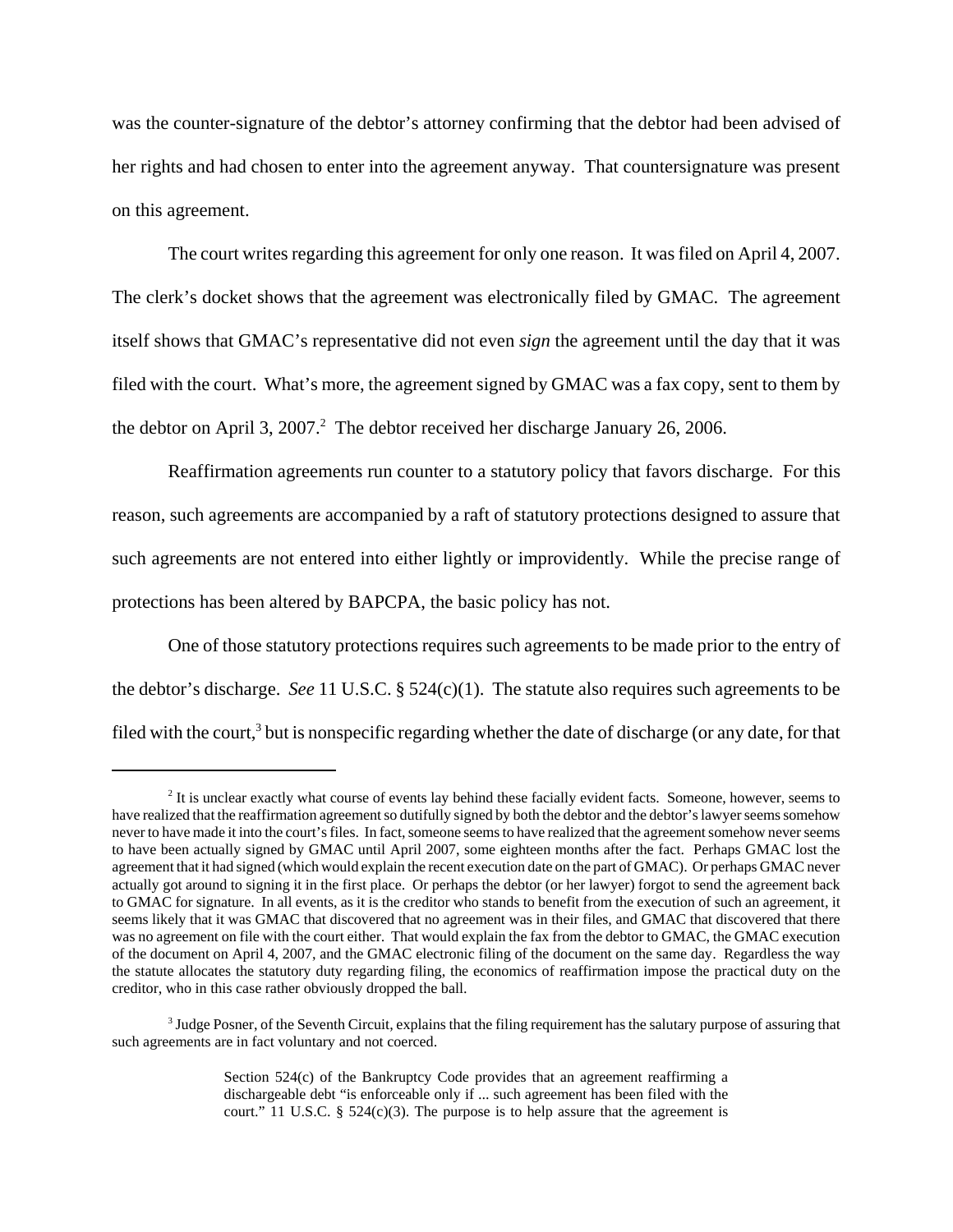matter) is the deadline for such filing. The bankruptcy rules also set no deadline for filing these agreements, merely stating (with regard to pre-BAPCPA cases) that the court *may* hold a discharge hearing no more than 30 days after entry of the discharge, and on not less than ten days' notice, and that "a motion by the debtor for approval of a reaffirmation agreement shall be filed before or at the hearing." *See* FED.R.BANKR.P. 4008. A motion of this sort would only have been needed under pre-BAPCPA law when the debtor's lawyer did not sign the reaffirmation agreement (or the debtor did not have a lawyer).

Prudence would indicate that such agreements be filed prior to discharge, given that the debtor has rescission rights that extend for 60 days after the date the agreement is filed with the court or the date of discharge, whichever is later. What is more, great mischief could be invited were such agreements routinely filed well after discharge. A creditor (or debtor) might be tempted to make such agreements long after discharge, in clear violation of the statute's requirements, but to *backdate* the agreements. We know that not filing agreements can lead to all kinds of trouble. *See In re Latanowich*, 207 B.R. 326, 337-38 (Bankr. D.Mass. 1997) (Kenner, J.) (condemning Sears' practice of not filing reaffirmation agreements).

Nonetheless, there is no formal rule *requiring* such agreements to be filed prior to discharge. In this particular case, then, the fact that the agreement was only filed at this late date is not, of itself, reason for ruling the reaffirmation agreement ineffective (though a different result would obtain had the agreement not borne the signature of debtor's counsel affirming the requisite disclosures had been made to the debtor). To the contrary, so long as it can be shown that the reaffirmation

voluntary on the debtor's part rather than coerced and does not put such a crushing weight on his shoulders that it prevents him from making the "fresh start" that is one of the goals of bankruptcy law. *In re Turner*, 156 F.3d 713, 718 (7th Cir.1998); *In re Duke*, 79 F.3d 43 (7th Cir.1996); *see generally Grogan v. Garner*, 498 U.S. 279, 286, 111 S.Ct. 654, 112 L.Ed.2d 755 (1991); *In re Renshaw*, 222 F.3d 82, 86 (2d Cir.2000).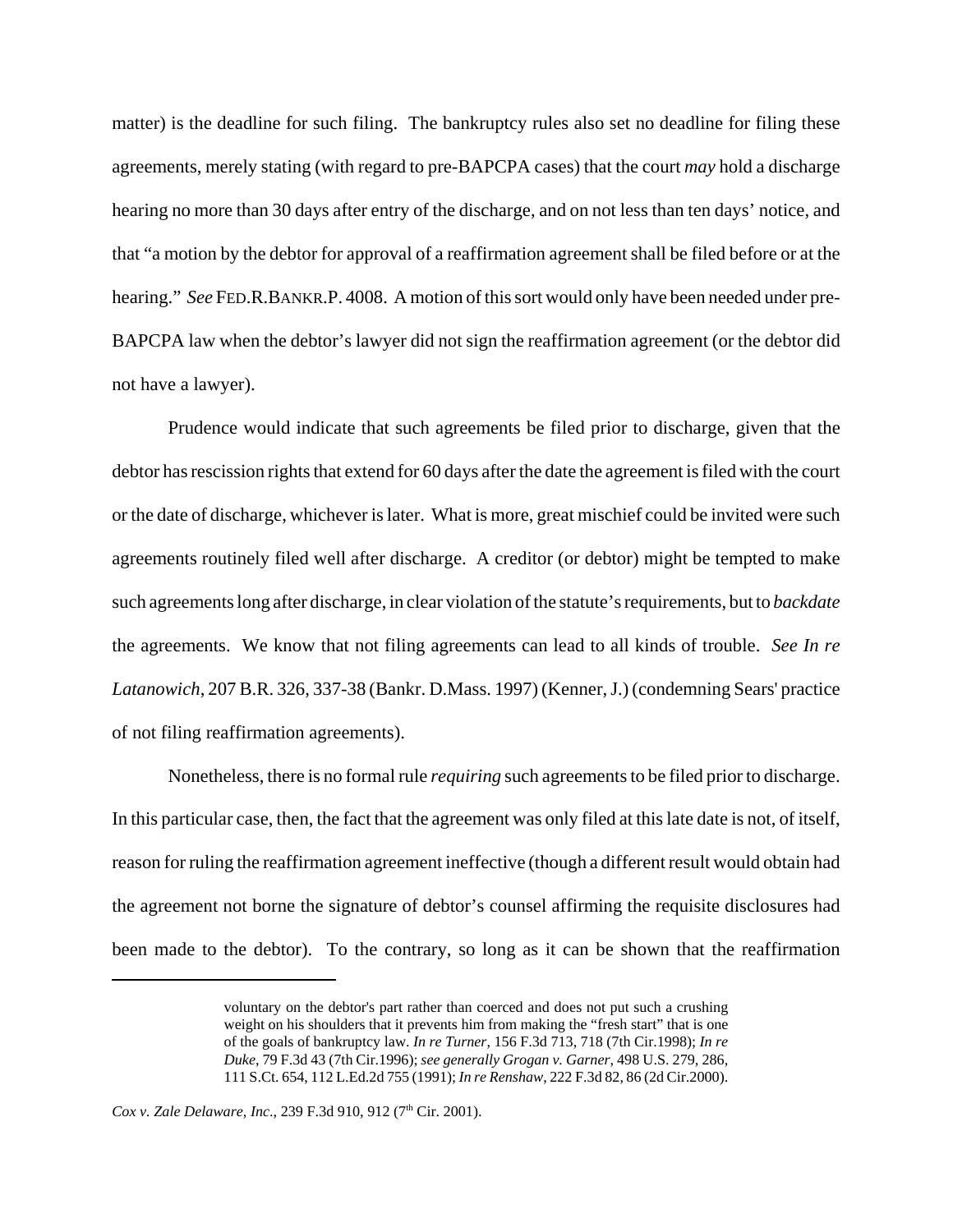agreement was *made* prior to discharge, there is no statutory requirement that the agreement also be *filed* prior to discharge in order to be effective. *See In re Graham*, 297 B.R. 695, 699 (Bankr. E.D.Tenn. 2003) ("§ 524(c) does not contain any provision requiring that a reaffirmation agreement be filed with the court prior to entry of discharge in order for it to be valid"); *see also In re Davis*, 273 B.R. 152, 153 (Bankr. S.D.Ohio 2001); *In re Whisenant*, 265 B.R. 164, 167 (Bankr.E.D.Ark.2001) ("Section 524 does not provide that the filing of the reaffirmation agreement must occur before the discharge is granted"); *Rigal v. Fleet Mortgage Corp. (In re Rigal)*, 254 B.R. 145, 146 n. 3 (Bankr. S.D.Tex. 2000); *but see In re Pettet*, 271 B.R. 855, 857 (Bankr. S.D.Ind. 2002) (construing  $\S 524(c)(1)$  to require both execution and filing of reaffirmation agreement prior to the debtor's discharge); *In re Jones*, 261 B.R. 479, 484 (Bankr.N.D.Ala.2001); *In re Brinkman*, 123 B.R. 611, 612 (Bankr. N.D.Ind. 1991); *In re Gruber*, 22 B.R. 768, 770 (Bankr. N.D.Ohio 1982) ("Once the court has entered the order of discharge the  $\S 524(c)(1)$  deadline for making such an agreement has passed").<sup>4</sup> The agreement here under consideration, then, is not rendered invalid by its extraordinarily tardy filing.<sup>5</sup>

There remains the question whether the agreement was *made* prior to discharge, however. The debtor seems to have executed the form of the agreement in a timely manner. A reaffirmation

<sup>4</sup> The rationale for *requiring* pre-discharge filing as a condition to enforceability is thin. Some courts point to section 521 which, in its pre-BAPCPA incarnation required the debtor to file a reaffirmation agreement within 45 days of the first meeting of creditors in order to fulfill the debtor's stated intentions with regard to certain personalty serving as collateral. That statute merely seeks to force the *debtor* to act promptly. It does not apply to the *creditor*. Some courts mistakenly cite to early bankruptcy court decisions requiring pre-discharge filing, forgetting that the first iteration of section 524(c) passed by Congress required *all* debtors executing reaffirmation agreements to personally appear in court on the date set for their receipt of a discharge, as a condition to the agreement's validity, regardless whether represented by counsel or not. That procedure would certainly necessitate the agreement's being on file prior to discharge, else there would be no way to know whether a setting were needed. With the adoption of the alternative procedure in section  $524(c)(3)$ , permitting the warnings and notices to be given the debtor by counsel, debtors who were represented (and whose lawyers signed the agreements) would no longer have to appear, negating the necessity of a pre-discharge filing. For these reasons, this court respectfully declines to follow the line of precedent represented by *Pettet*.

 $<sup>5</sup>$  Hopefully, the creditor appreciates that the clerk of court did not require the creditor to first file a motion to re-open</sup> the case as a predicate to filing this reaffirmation agreement. The clerk would have been well within his rights to do so.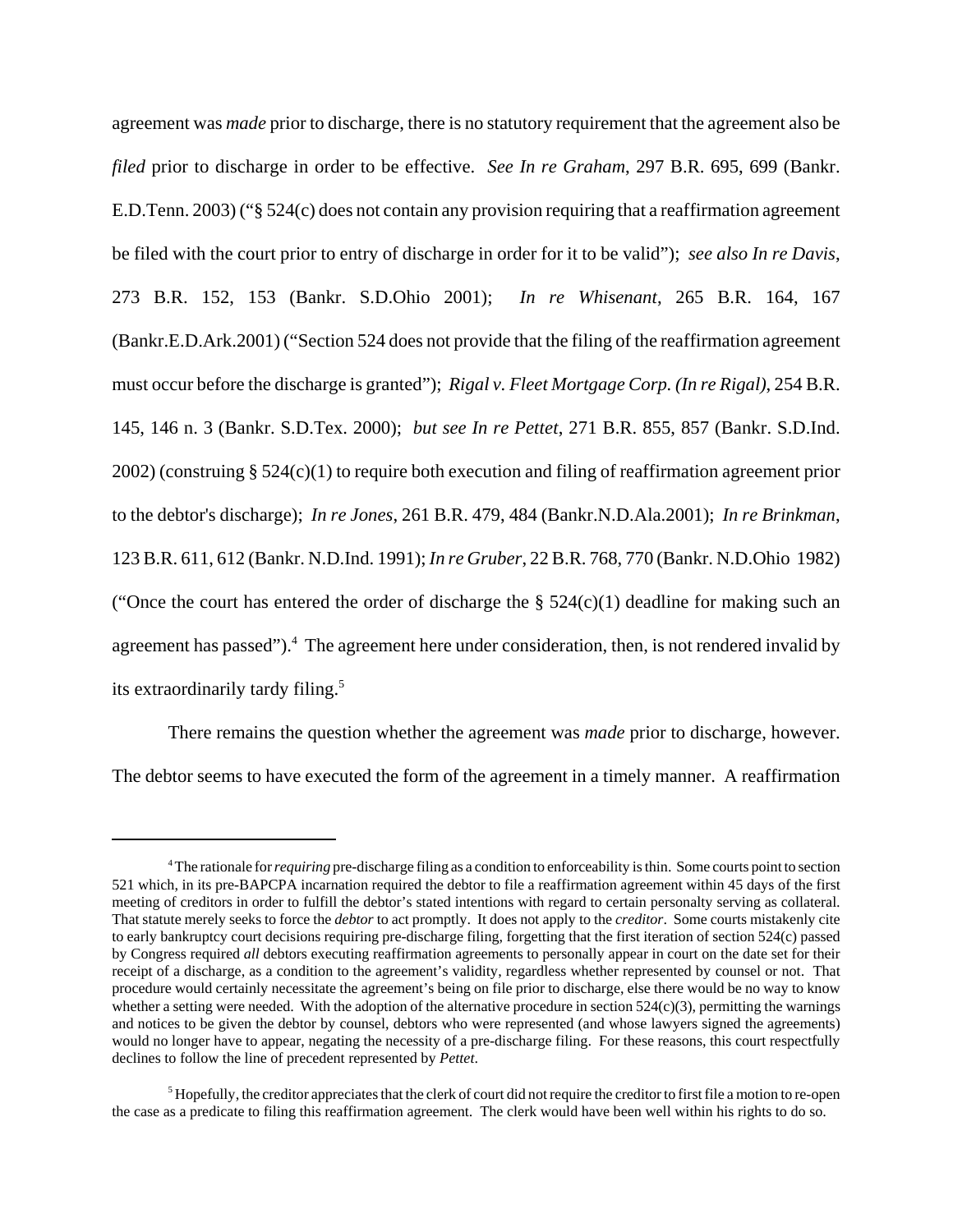agreement is, however, a contract, made between at least *two* parties, only one of which is the debtor. The face of this agreement shows that the creditor, GMAC, did not execute this agreement until April 4, 2007, long *after* the entry of discharge. The question presented by these facts is thus straightforward: when was the agreement between the debtor and GMAC actually *made*? Put another way, was there an agreement between the parties prior to discharge, when only the debtor's signature appeared on the reaffirmation agreement form?

This court, in an unpublished decision, recently ruled that a reaffirmation agreement was not made until both the debtor *and* the creditor had signed the agreement. *See In re Garay*, Slip Op. 2006 WL 3469579 (Bankr. W.D.Tex. 2006). There, the court treated the debtor's signature on the document as the offer, and the creditor's signature as the acceptance. Failing acceptance, said the court, there could be no contract. *Id.*, citing CORBIN, CONTRACTS (ONE VOL. ED.) §§ 55-56 (West 1952).

While *Garay* may have been correct on its facts, it states too broad a conclusion of law. Offer and acceptance are but another way to express the truism that contract formation occurs when all parties to the contract have objectively expressed their intention to make the bargain expressed by the contract. *Fuqua v. Fuqua*, 750 S.W.2d 238, 245 (Tex.App.– Dallas 1988, writ denied). In order to determine whether there has been a meeting of the minds (and thus offer and acceptance), a court looks at the objective evidence – what the parties said and did – and not at the parties' subjective state of mind. *See Adams v. H & H Meat Prods., Inc*., 41 S.W.3d 762, 771 (Tex.App.– Corpus Christi 2001, no writ.); *Angelou v. African Overseas Union*, 33 S.W.3d 269, 278 (Tex.App.– Houston [14th Dist.] 2000, no writ). To find mutual assent, a court looks at the communications between the parties and the acts and circumstances surrounding those communications. *Komet v. Graves*, 40 S.W.3d 596, 601 (Tex.App.-San Antonio 2001, no writ).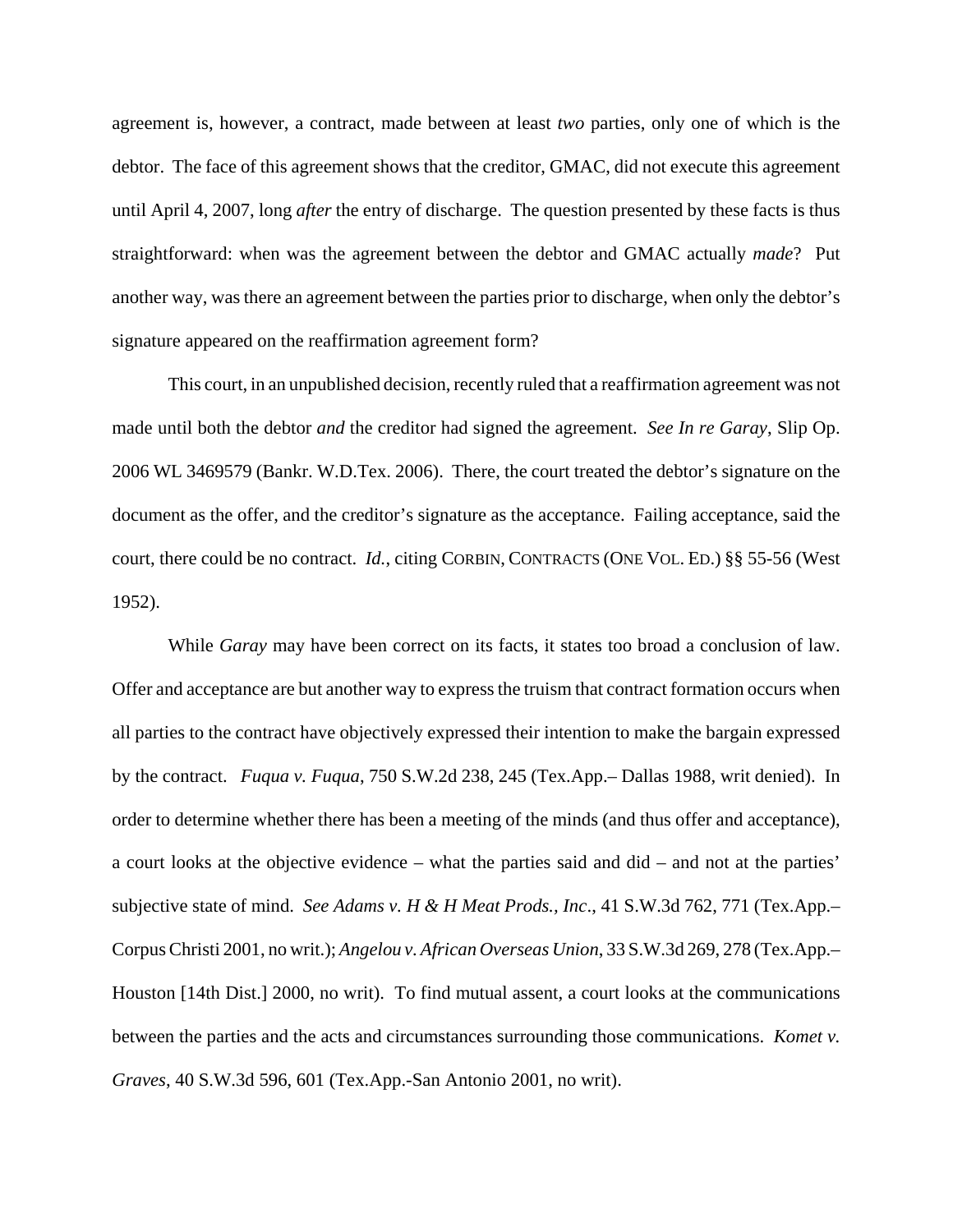The facts<sup>6</sup> here appear as follows: the debtor stated her intention to reaffirm this debt with GMAC in her schedules filed with her petition. The form signed by the debtor appears to have been furnished by GMAC – it is not a "standard" form of the sort normally used by debtors' counsel in this division, it contains highly detailed financial information regarding the loan most likely to have come from the creditor, and it contains a block offering the debtor the opportunity to ratify the validity of the creditor's lien (the sort of thing a creditor is likely to want, and a debtor is unlikely to unilaterally offer). What is more, all of the debtor information in the form, including the explanation for why the agreement does not represent an undue hardship, is handwritten by the debtor. These factors, taken together, support the conclusion that GMAC prepared the reaffirmation and sent it to the debtor for completion, following up on the debtor's stated intention.

It is not possible to know for sure why this agreement was not then promptly signed by GMAC and returned for filing with the court. It is also not particularly relevant. The fact that the debtor promptly signed an agreement to waive her discharge as to GMAC, using a form furnished to her by GMAC, constitutes objective evidence of the assent on the part of both the debtor and GMAC that the reaffirmation agreement as written constituted the agreement of the parties. A few additional factors only strengthen this conclusion. The creditor did not agree to change any of the terms of the original agreement, and so "offered" nothing in exchange for the debtor's "agreement" to reaffirm, save its understandable willingness to have the debtor make such an agreement. With no change in the contract's terms, it is less important that the creditor sign, because the creditor has nothing to which it needs to "assent" – it's not giving up anything.

<sup>&</sup>lt;sup>6</sup> That is, the facts as they appear on the face of the agreement. The court could have requested all parties come before the court for testimony, but the margins simply are too thin to justify such a hearing. GMAC's representative would have to appear from Detroit. The debtor would also have to give up valuable work time (she is a lawyer) to appear as a witness. If the document itself affords the court sufficient information to arrive at the determination whether an agreement was made as of the date the debtor signed the agreement, as an objective matter, then further testimony should not be needed.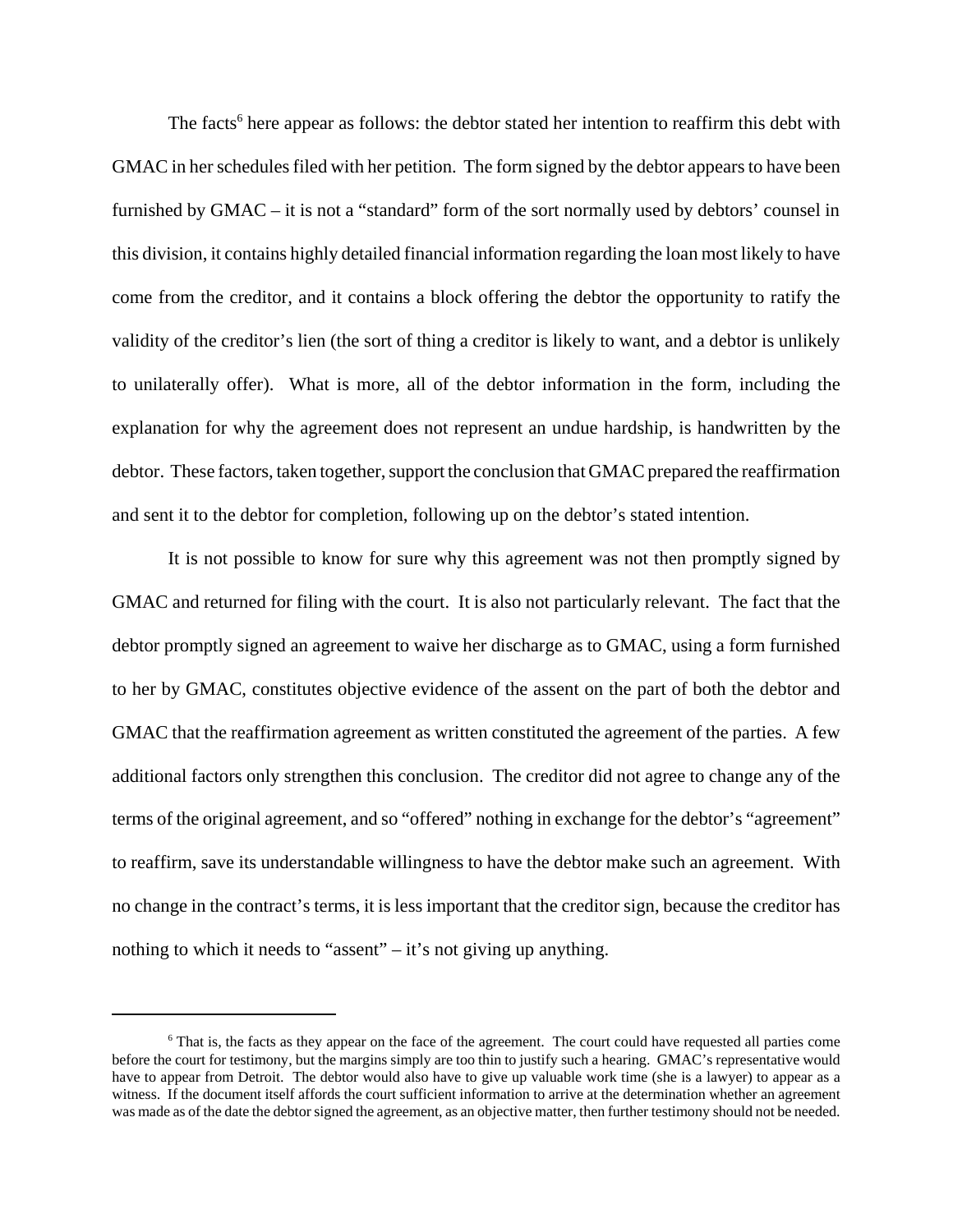What is more, an agreement that is in the nature of a waiver does not normally require the assent of the party in whose favor waiver is given, because waiver is simply the intentional relinquishment of a known right by the party against whom waiver is asserted. *See 4901 Main, Inc. v. TAS Auto., Inc.*, 187 S.W.3d 627, 632 (Tex.App.– Houston [14th Dist.] 2006, no writ). As the form in this case correctly states, this reaffirmation agreement "gives up the protection of [the] bankruptcy discharge for this debt." That, at bottom, is simple waiver.

Reaffirmation agreements, of course, *could* consist of more than simply this waiver. The debtor and creditor might decide, as a condition to reaffirmation, to alter the terms of the underlying contract, to waive a pre-petition default, to extend the term, or the like. Such changes would of course require the creditor's assent, and a court would be justified in normally expecting the form of that assent to be expressed with a written signature.<sup>7</sup> This agreement, however, presents no such conundrum. It is a straightforward waiver of discharge with respect to this creditor. The court concludes that the facts as apparent on the face of the reaffirmation agreement itself, coupled with the schedules and statement of affairs in this case (of which the court takes judicial notice), confirm that this agreement was made in November 2005, when the debtor signed the form furnished to her by GMAC. It thus satisfies the requirements of section  $524(c)(1)$ .

It bears repeating here that the debtor's rescission rights commenced on April 4, 2007, the date when the agreement was ultimately filed with the court. *See* 11 U.S.C. § 524(c)(4).

One final point needs to be made here. This is a pre-BAPCPA case. The rules for when a reaffirmation agreement must be filed have may have changed since BAPCPA. Section 524(c) was amended in only one particular – subdivision (2) now requires that the debtor have received the disclosures specified in section 524(k) at or before the debtor signs the agreement. The agreement

 $^7$  Though not necessarily. Again, if the form clearly originates with the creditor, including the alteration of the terms of the underlying contract, then signature becomes less important.